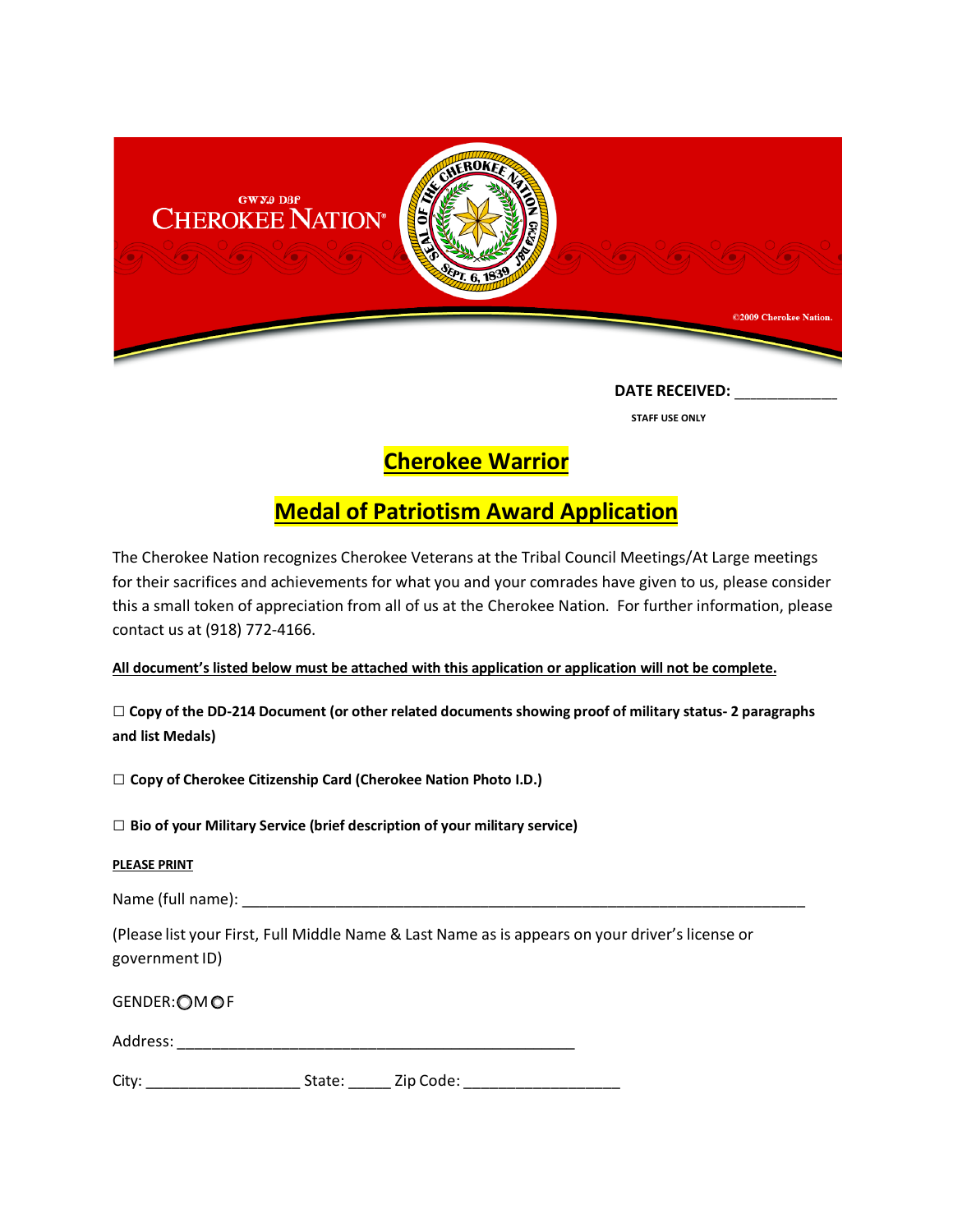| Cherokee Citizen @ YES @ NO                                    |  |
|----------------------------------------------------------------|--|
| What Community/District are you from:                          |  |
|                                                                |  |
|                                                                |  |
| Activity during which War and list if the Veteran was wounded: |  |
|                                                                |  |
|                                                                |  |
| Did you serve during War-Time @ YES @ NO                       |  |
|                                                                |  |
| Spouse's Name:                                                 |  |
| ALTERNATE CONTACT NAME (Son, Daughter,                         |  |
|                                                                |  |
|                                                                |  |
| Zip Code: _______________________                              |  |
|                                                                |  |
|                                                                |  |